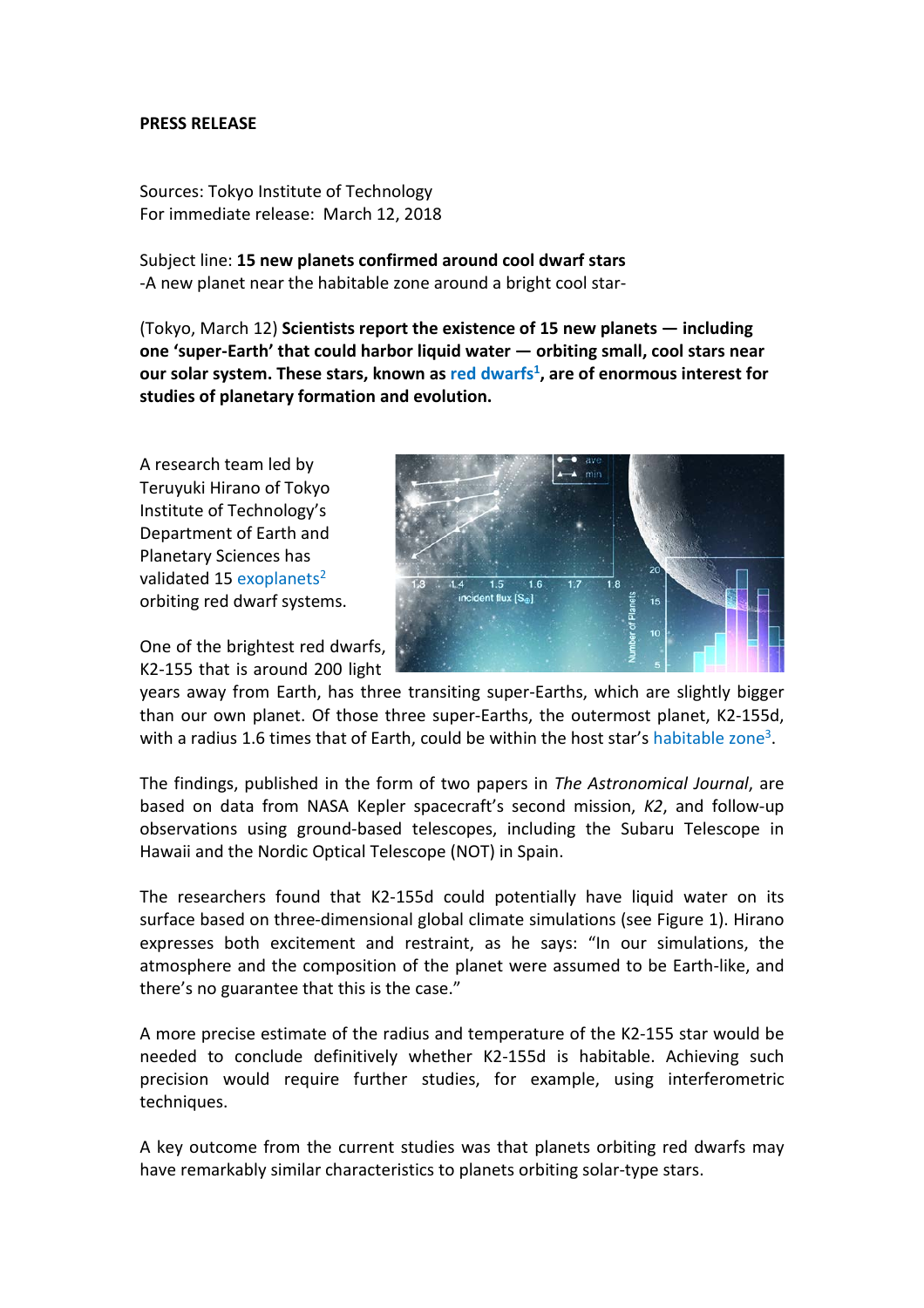"It's important to note that the number of planets around red dwarfs is much smaller than the number around solar-type stars," says Hirano. "Red dwarf systems, especially coolest red dwarfs, are just beginning to be investigated, so they are very exciting targets for future exoplanet research."

For example, while the so-called radius  $\text{gap}^4$  of planets around solar-type stars has been reported previously, this is the first time that researchers have shown a similar gap in planets around red dwarfs. (See Figure 2.) "This is a unique finding, and many theoretical astronomers are now investigating what causes this gap," says Hirano.

He adds that the most likely explanation for the lack of large planets in the proximity of host stars is photoevaporation, which can strip away the envelope of the planetary atmosphere.

The researchers also investigated the relationship between planet radius and  $metalicity<sup>5</sup>$  of the host star. "Large planets are only discovered around metal-rich stars," Hirano says, "and what we found was consistent with our predictions. The few planets with a radius about three times that of Earth were found orbiting the most metal-rich red dwarfs."

The studies were conducted as part of the KESPRINT collaboration, a group formed by the merger of KEST (Kepler Exoplanet Science Team) and ESPRINT (Equipo de Seguimiento de Planetas Rocosos Intepretando sus Transitos) in 2016.

With the planned launch of NASA's Transiting Exoplanet Survey Satellite (TESS) in April 2018, Hirano is hopeful that even more planets will be discovered. "TESS is expected to find many candidate planets around bright stars closer to Earth," he says. "This will greatly facilitate follow-up observations, including investigation of planetary atmospheres and determining the precise orbit of the planets."



**Figure 1. Results of 3D global climate simulations for K2-155d**

Surface temperatures were plotted as a function of insolation flux (the amount of incoming stellar radiation) estimated at 1.67±0.38. When the insolation exceeds 1.5,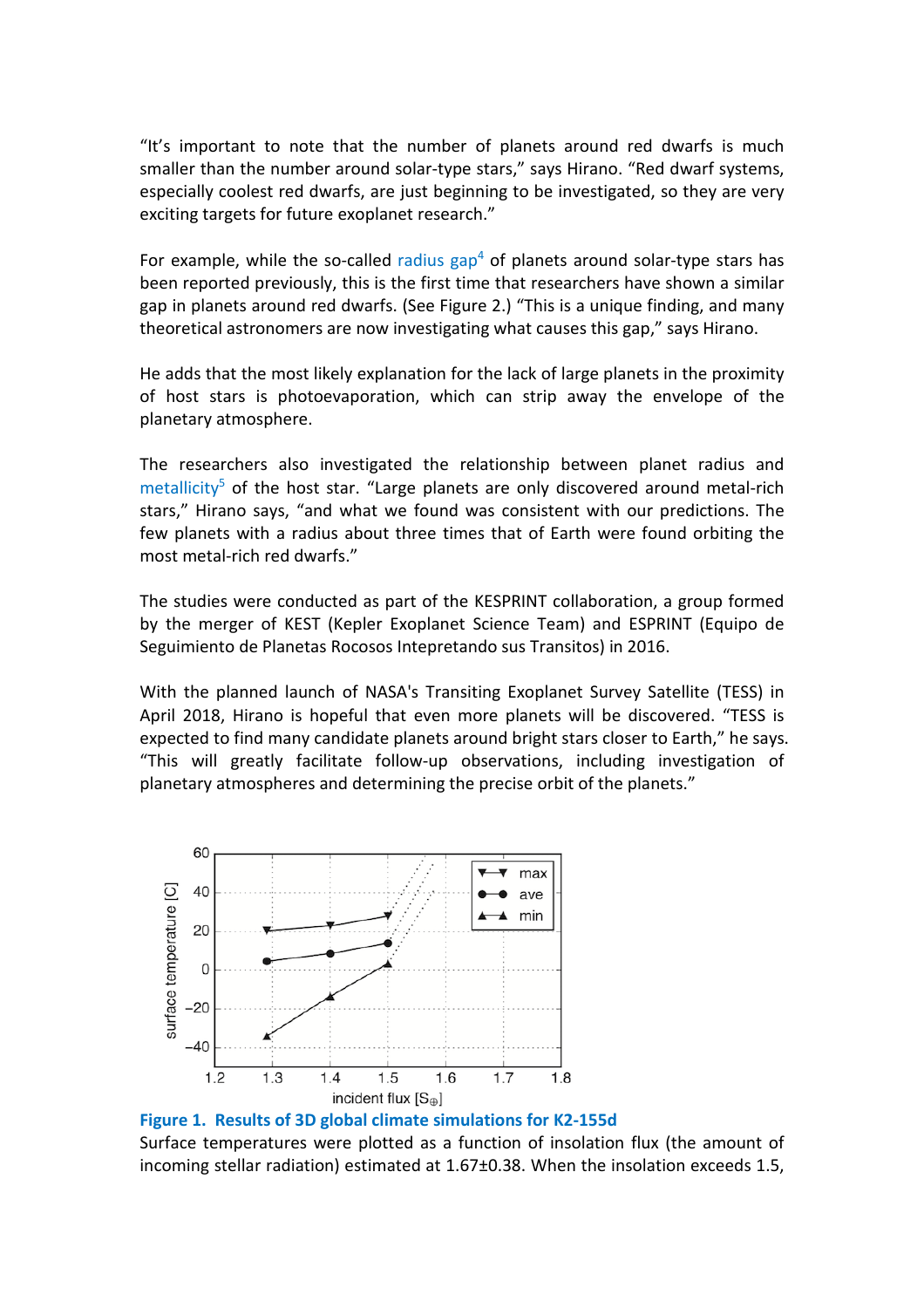a so-called runaway greenhouse effect occurs, signaling a cut-off point for lifefriendly temperatures. If the insolation is under 1.5, the surface temperature is more likely to be moderate.



## **Figure 2. Distribution of planet sizes**

Histogram of planet radius for the validated and well-characterized transiting planets around red dwarfs: The number counts for mid-to-late red dwarfs (those with a surface temperature of under 3,500 K) are shown above those for early red dwarfs (those with a surface temperature of around 3,500–4,000 K). The results show a "radius gap", or a dip in the number of stars with a radius between 1.5–2.0 times that of Earth.

## **Technical terms**

 $1$  Red dwarfs: Also known as low-mass stars, red dwarfs are small, cool stars with a surface temperature of less than about 4,000 Kelvin.

<sup>2</sup> Exoplanets: Planets that orbit stars outside our solar system.

<sup>3</sup> Habitable zone: A region that is neither too hot nor too cold for liquid water, and hence life, to exist.

<sup>4</sup> Radius gap: Here referring to a reduced occurrence of planets that have a radius of between 1.5 to 2.0 times that of Earth.

 $5$  Metallicity: The amount of metal found in a star.

# **References**